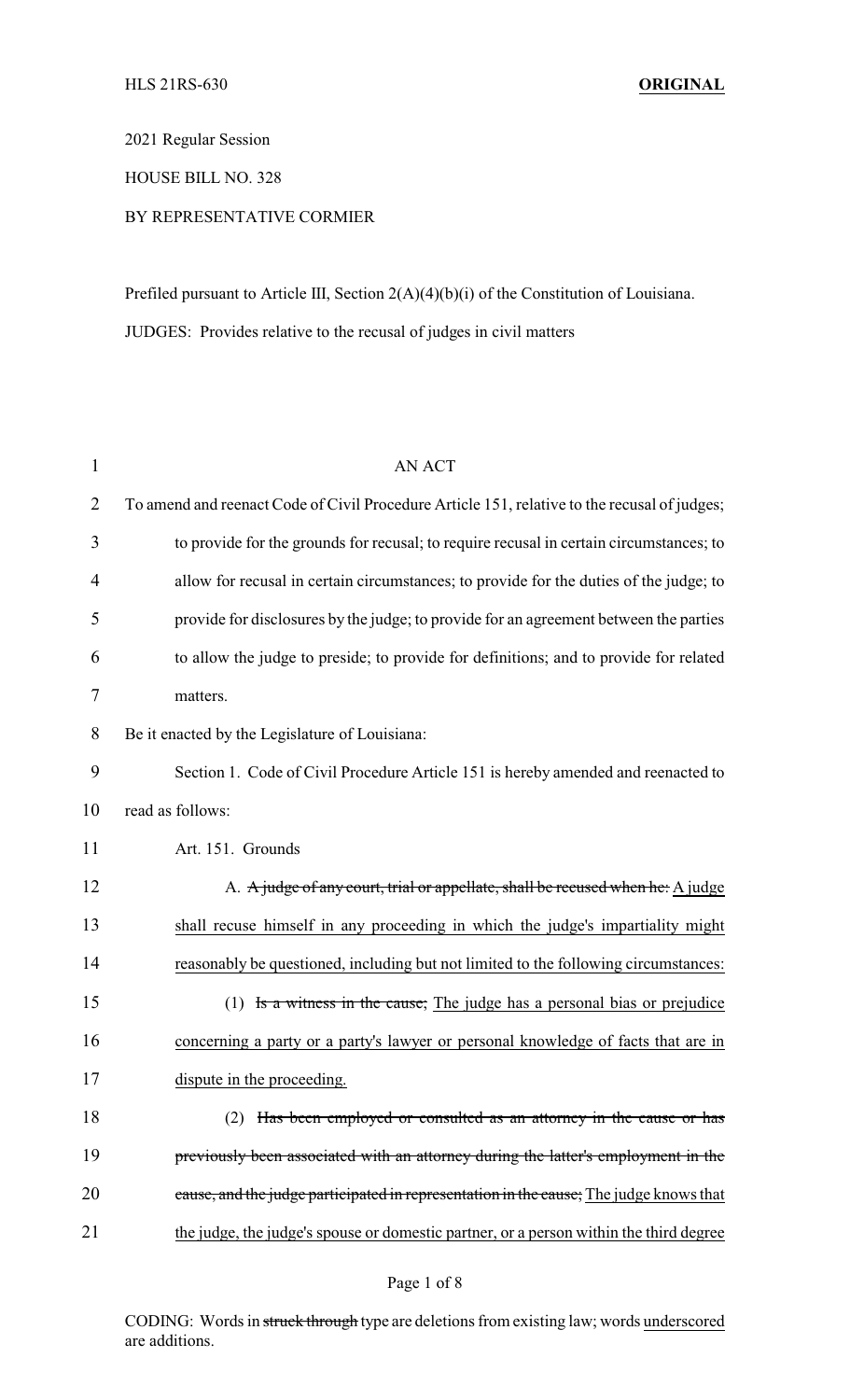| $\mathbf{1}$   | of relationship to either of them or the spouse or domestic partner of such a person     |
|----------------|------------------------------------------------------------------------------------------|
| $\overline{2}$ | is any of the following:                                                                 |
| 3              | A party to the proceeding or an officer, director, general partner,<br>(a)               |
| $\overline{4}$ | managing member, or trustee of a party.                                                  |
| 5              | (b) Acting as a lawyer in the proceeding.                                                |
| 6              | A person who has more than a de minimis interest that could be<br>(c)                    |
| 7              | substantially affected by the proceeding.                                                |
| 8              | (d) Likely to be a material witness in the proceeding.                                   |
| 9              | (3) Is the spouse of a party, or of an attorney employed in the cause or the             |
| 10             | judge's parent, child, or immediate family member is a party or attorney employed        |
| 11             | in the cause; or The judge knows that he, individually or as a fiduciary, or the judge's |
| 12             | spouse, domestic partner, parent, or child, or any other member of the judge's family    |
| 13             | residing in the judge's household, has an economic interest in the subject matter in     |
| 14             | controversy or in a party to the proceeding.                                             |
| 15             | (4) Is biased, prejudiced, or interested in the cause or its outcome or biased           |
| 16             | or prejudiced toward or against the parties or the parties' attorneys or any witness to  |
| 17             | such an extent that he would be unable to conduct fair and impartial proceedings.        |
| 18             | The judge knows or learns by means of a timely motion that a party, a party's lawyer,    |
| 19             | or the law firm of a party's lawyer has made aggregate contributions to the judge's      |
| 20             | campaign in an amount that exceeds what is reasonable and appropriate for an             |
| 21             | individual or an entity.                                                                 |
| 22             | The judge, while a judge or a judicial candidate, has made a public<br>(5)               |
| 23             | statement, other than in a court proceeding, judicial decision, or opinion, that         |
| 24             | commits or appears to commit the judge to reach a particular result or rule in a         |
| 25             | particular way in the proceeding or controversy.                                         |
| 26             | (6) The judge has done any of the following:                                             |
| 27             | (a) Served as a lawyer in the matter in controversy or was associated with               |
| 28             | a lawyer who participated substantially as a lawyer in the matter during such            |
| 29             | association.                                                                             |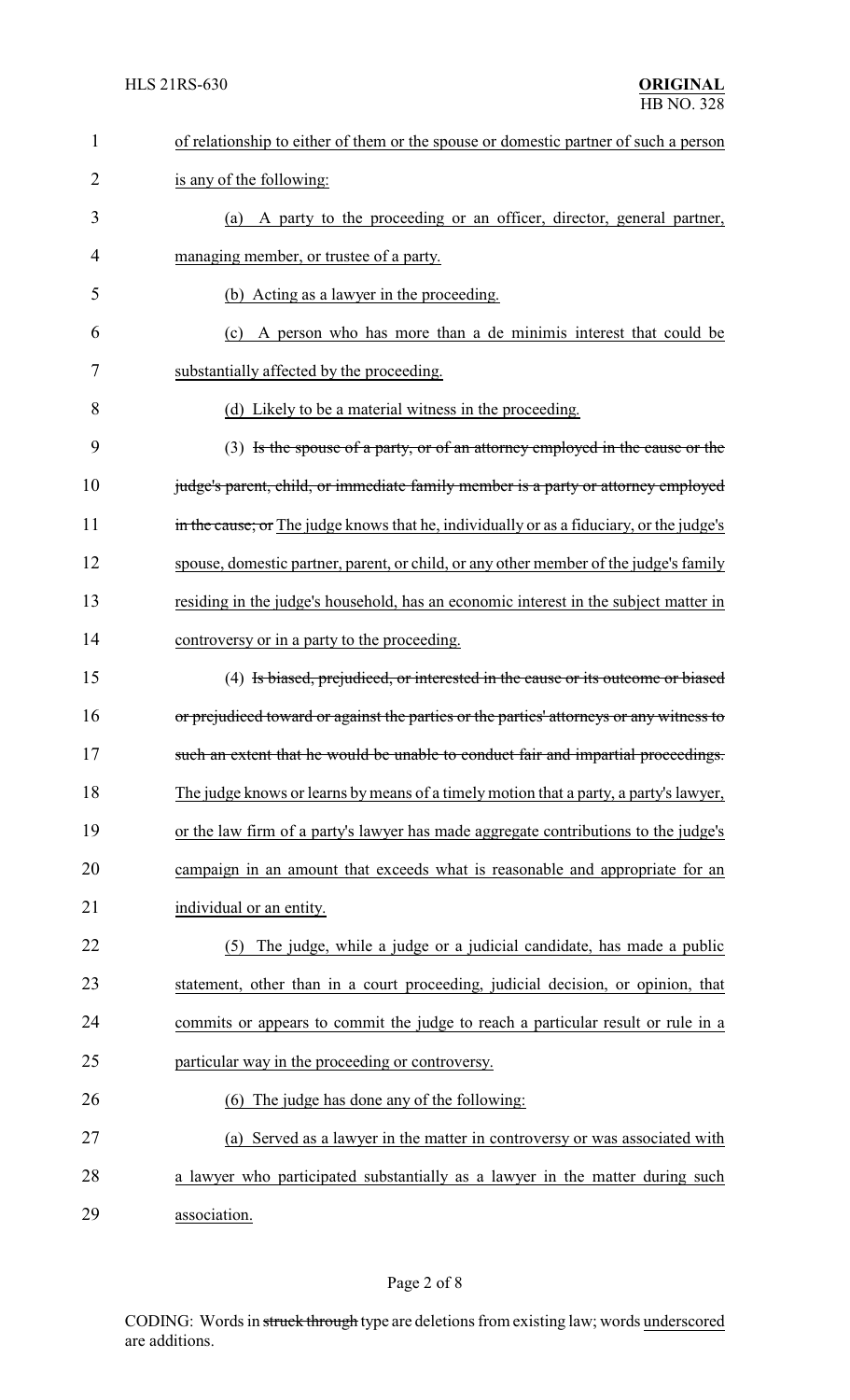| $\mathbf{1}$   | (b) Served in governmental employment and in such capacity participated                       |
|----------------|-----------------------------------------------------------------------------------------------|
| $\overline{2}$ | personally and substantially as a lawyer or public official concerning the proceeding         |
| 3              | or has publicly expressed in such capacity an opinion concerning the merits of the            |
| 4              | particular matter in controversy.                                                             |
| 5              | (c) Was a material witness concerning the matter.                                             |
| 6              | (d) Previously presided as a judge over the matter in another court.                          |
| 7              | Has been involved in personal litigation with or against a party or a<br>(e)                  |
| 8              | party's lawyer.                                                                               |
| 9              | (f) Made a public statement criticizing a party or a party's lawyer.                          |
| 10             | (7) The judge is facing criminal prosecution, an administrative hearing, or                   |
| 11             | there exists any contemporaneous leverage over the judge or his property by a party           |
| 12             | or a party's lawyer, or the lawyer's family member to the fourth degree.                      |
| 13             | (8) The judge is involved in an intimate relationship with a party or a party's               |
| 14             | lawyer.                                                                                       |
| 15             | B. A judge of any court, trial or appellate, may be recused when he:                          |
| 16             | (1) Has been associated with an attorney during the latter's employment in                    |
| 17             | the cause;                                                                                    |
| 18             | $(2)$ (9) At the time of the hearing of any contested issue in the cause, the                 |
| 19             | judge has continued to employ, to represent him personally, the attorney lawyer               |
| 20             | actually handling the cause (not just a member of that attorney's lawyer's firm), and         |
| 21             | in this case the employment shall be disclosed to each party in the cause;.                   |
| 22             | $(3)$ Has performed a judicial act in the cause in another court; or                          |
| 23             | $\overline{(4)}$ Is B. A judge may recuse himself if he is related to: a party or the spouse  |
| 24             | of a party <del>, within</del> in the fourth degree; an attorney employed in the cause or the |
| 25             | spouse of the attorney, within the second degree; or if the judge's spouse, parent,           |
| 26             | child, or immediate family member living in the judge's household has a substantial           |
| 27             | economic interest in the subject matter in controversy sufficient to prevent the judge        |
| 28             | from conducting fair and impartial proceedings in the cause.                                  |

## Page 3 of 8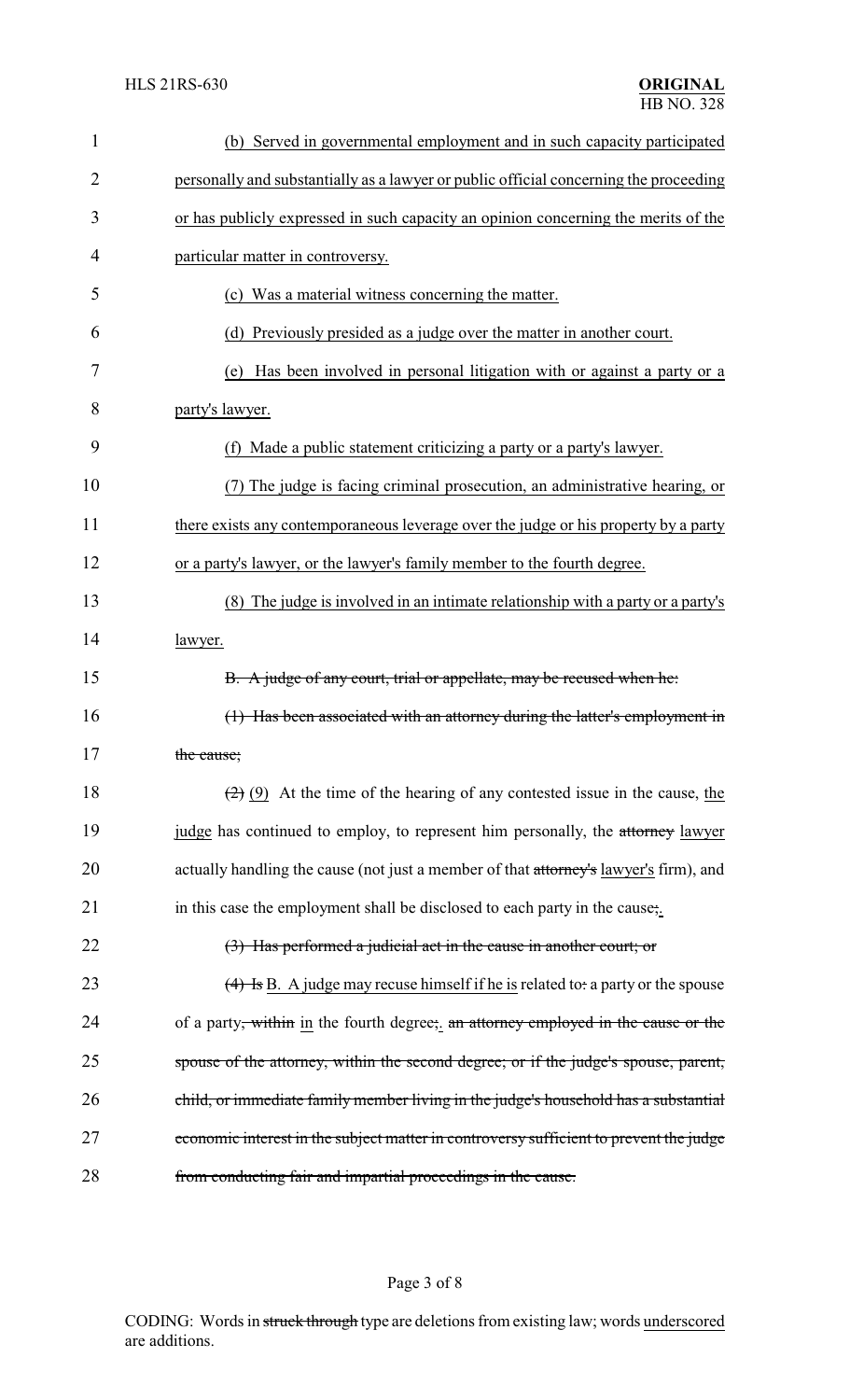| $\mathbf{1}$   | C. A judge shall keep informed about the judge's personal and fiduciary                  |
|----------------|------------------------------------------------------------------------------------------|
| $\overline{2}$ | economic interests and make a reasonable effort to keep informed about the personal      |
| 3              | economic interests of the judge's spouse or domestic partner and minor children          |
| $\overline{4}$ | residing in the judge's household.                                                       |
| 5              | D. A judge subject to recusal under this Article, other than for bias or                 |
| 6              | prejudice under Subparagraph $(A)(1)$ of this Article, may disclose on the record the    |
| 7              | basis of the judge's recusal and may ask the parties and their lawyers to consider       |
| 8              | outside the presence of the judge and court personnel whether to waive recusal. If       |
| 9              | following the disclosure the parties and lawyers agree, without participation by the     |
| 10             | judge or court personnel, that the judge should not be recused, the judge may            |
| 11             | participate in the proceeding. The agreement shall be incorporated into the record       |
| 12             | of the proceeding.                                                                       |
| 13             | In any cause in which the state, or a political subdivision thereof, or a<br>Е.          |
| 14             | religious body or corporation is interested, the fact that the judge is a citizen of the |
| 15             | state or a resident of the political subdivision, or pays taxes thereto, or is a member  |
| 16             | of the religious body or corporation, is not a ground for recusation recusal.            |
| 17             | F. For purposes of this Section, the following words or phrases shall have the           |
| 18             | following meanings:                                                                      |
| 19             | (1) "Aggregate," in relation to contributions for a candidate, means not only            |
| 20             | contributions in cash or in kind made directly to a candidate's campaign committee,      |
| 21             | but also all contributions made indirectly with the understanding that they will be      |
| 22             | used to support the election of a candidate or to oppose the election of the candidate's |
| 23             | opponent.                                                                                |
| 24             | (2) "Contribution" means both financial and in-kind contributions, such as               |
| 25             | goods, professional or volunteer services, advertising, and other types of assistance,   |
| 26             | which, if obtained by the recipient otherwise, would require a financial expenditure.    |
| 27             | "De minimis" means an insignificant interest that could not raise a<br>(3)               |
| 28             | reasonable question regarding the judge's impartiality.                                  |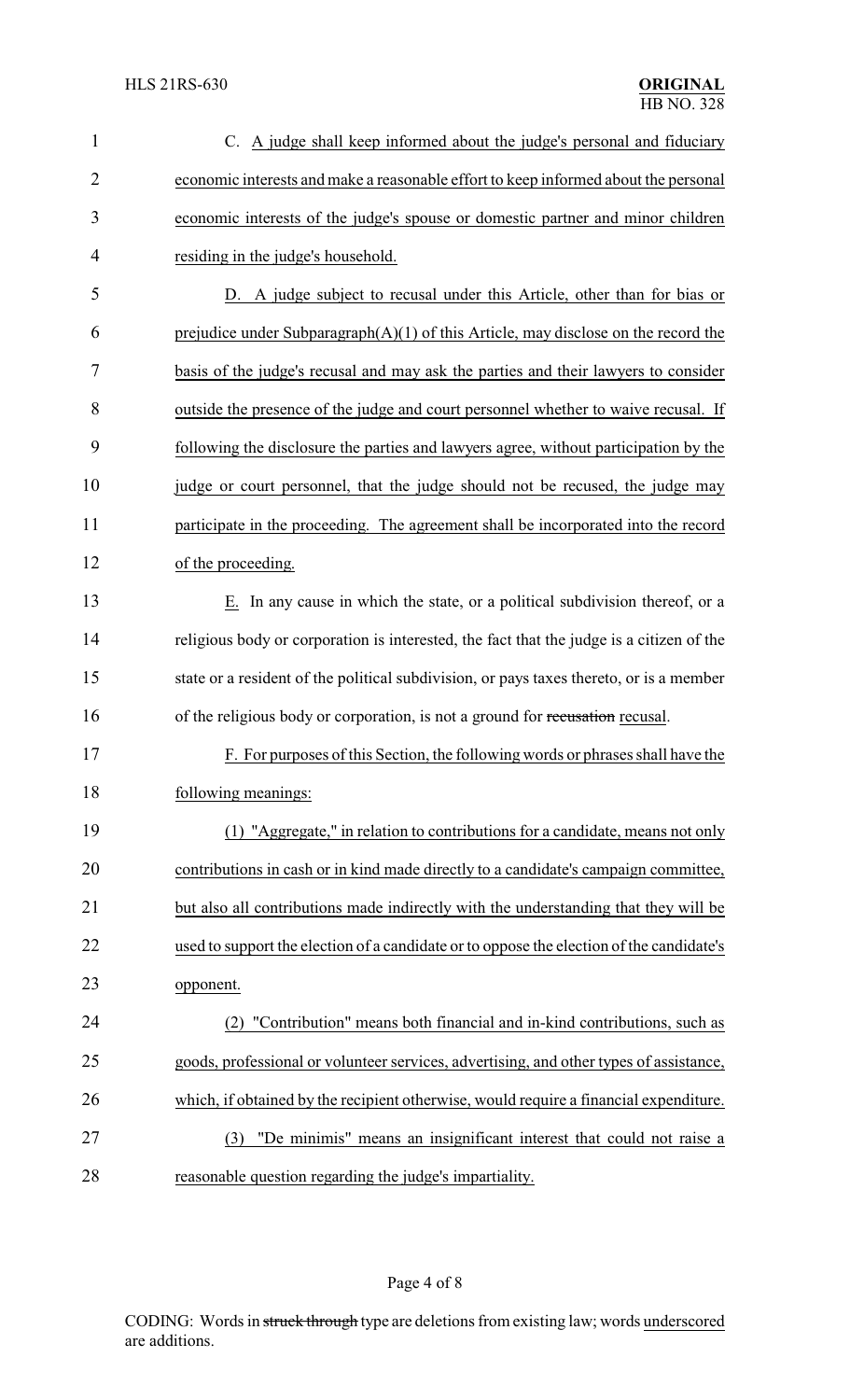| $\mathbf{1}$   | (4) "Domestic partner" means a person with whom another person maintains            |
|----------------|-------------------------------------------------------------------------------------|
| $\overline{2}$ | a household and an intimate relationship, other than a person to whom he is legally |
| 3              | married.                                                                            |
| 4              | (5) "Economic interest" means ownership of more than a de minimis legal             |
| 5              | or equitable interest. Except for situations in which the judge participates in the |
| 6              | management of such a legal or equitable interest, or the interest could be          |
| 7              | substantially affected by the outcome of a proceeding before a judge, it does not   |
| 8              | include any of the following:                                                       |
| 9              | An interest in the individual holdings within a mutual or common<br>(a)             |
| 10             | investment fund.                                                                    |
| 11             | (b) An interest in securities held by an educational, religious, charitable,        |
| 12             | fraternal, or civic organization in which the judge or the judge's spouse, domestic |
| 13             | partner, parent, or child serves as a director, an officer, an advisor, or other    |
| 14             | participant.                                                                        |
| 15             | (c) A deposit in a financial institution or deposits or proprietary interests the   |
| 16             | judge may maintain as a member of a mutual savings association or credit union, or  |
| 17             | similar proprietary interests.                                                      |
| 18             | (d) An interest in the issuer of government securities held by the judge.           |
| 19             | "Fiduciary" includes relationships such as executor, administrator,<br>(6)          |
| 20             | trustee, or guardian.                                                               |
| 21             | "Impartiality" means absence of bias or prejudice in favor of, or against,          |
| 22             | particular parties or classes of parties, as well as maintenance of an open mind in |
| 23             | considering issues that may come before a judge.                                    |
| 24             | (8) "Judicial candidate" means any person, including a sitting judge, who is        |
| 25             | seeking selection for or retention in judicial office by election or appointment. A |
| 26             | person becomes a candidate for judicial office as soon as he makes a public         |
| 27             | announcement of candidacy, declares or files as a candidate with the election or    |
| 28             | appointment authority, authorizes or, where permitted, engages in solicitation or   |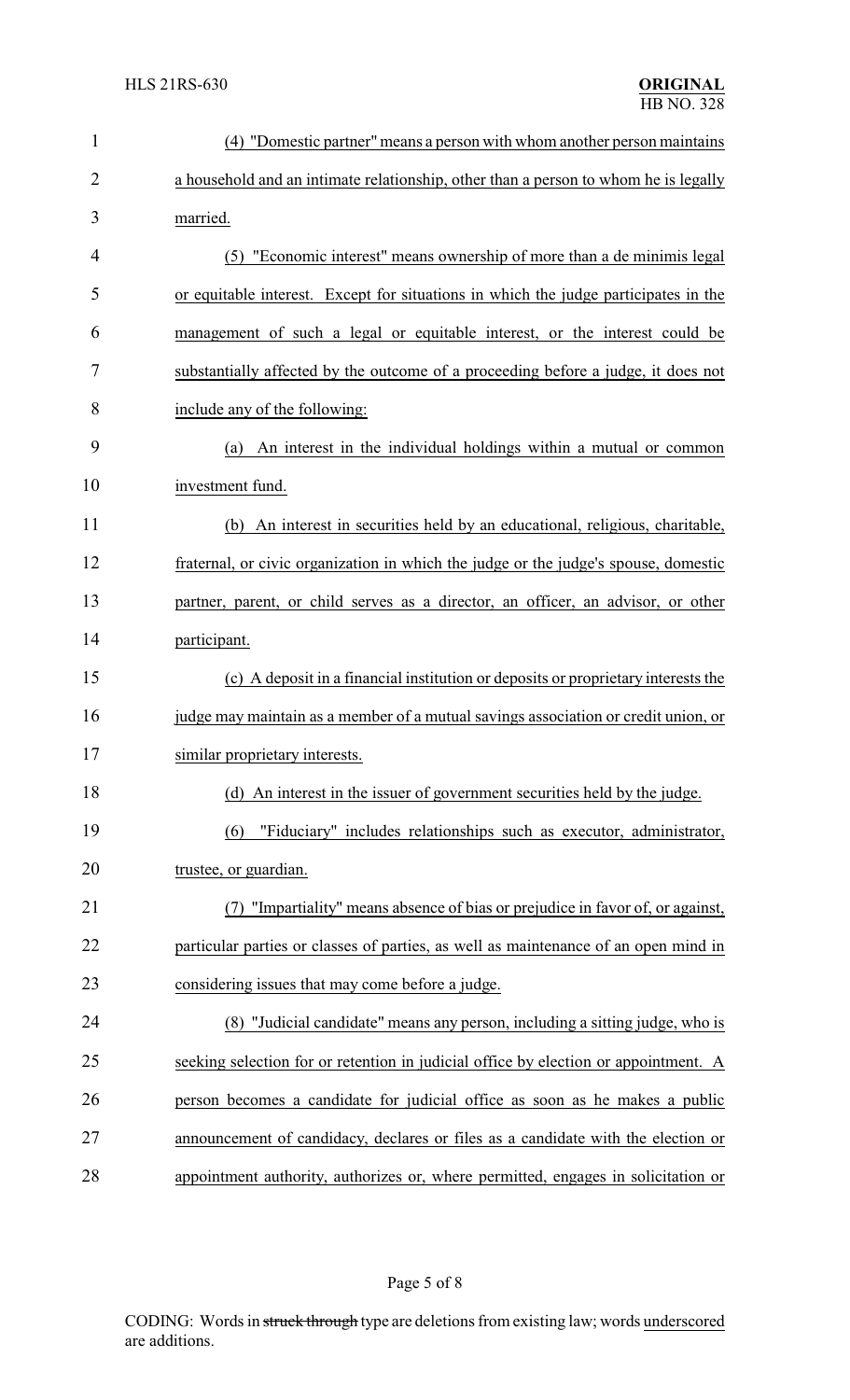|                | acceptance of contributions or support, or is nominated for election or appointment |
|----------------|-------------------------------------------------------------------------------------|
| $\overline{2}$ | to office.                                                                          |
| 3              | "Knowledge" and "knows" mean actual knowledge of the fact in<br>(9)                 |
| $\overline{4}$ | question. A person's knowledge may be inferred from circumstances.                  |
| 5              | "Member of the judge's family" means a spouse, domestic partner,<br>(10)            |
| 6              | child, grandchild, parent, grandparent, or other relative or person with whom the   |
| 7              | judge maintains a close familial relationship.                                      |
|                |                                                                                     |

## DIGEST

The digest printed below was prepared by House Legislative Services. It constitutes no part of the legislative instrument. The keyword, one-liner, abstract, and digest do not constitute part of the law or proof or indicia of legislative intent. [R.S. 1:13(B) and 24:177(E)]

| HB 328 Original | 2021 Regular Session | Cormier |
|-----------------|----------------------|---------|
|                 |                      |         |

**Abstract:** Provides grounds for the recusal of judges.

Present law provides that a judge of any court shall be recused when he does any of the following:

- (1) Is a witness in the cause.
- (2) Has been employed or consulted as an attorney in the cause or has previously been associated with an attorney during the latter's employment in the cause, and the judge participated in representation in the cause.
- (3) Is the spouse of a party, or of an attorney employed in the cause or the judge's parent, child, or immediate family member is a party or attorney employed in the cause.
- (4) Is biased, prejudiced, or interested in the cause or its outcome or biased or prejudiced toward or against the parties or the parties' attorneys or any witness to such an extent that he would be unable to conduct fair and impartial proceedings.

Proposed law repeals present law and provides that a judge shall recuse himself in any proceeding in which the judge's impartiality might reasonably be questioned, including but not limited to the following circumstances:

- (1) The judge has a personal bias or prejudice concerning a party or a party's lawyer or personal knowledge of facts that are in dispute in the proceeding.
- (2) The judge knows that the judge, the judge's spouse or domestic partner, or a person within the third degree of relationship to either of them or the spouse or domestic partner of such a person is any of the following:
	- (a) A party to the proceeding or an officer, director, general partner, managing member, or trustee of a party.
	- (b) Acting as a lawyer in the proceeding.

Page 6 of 8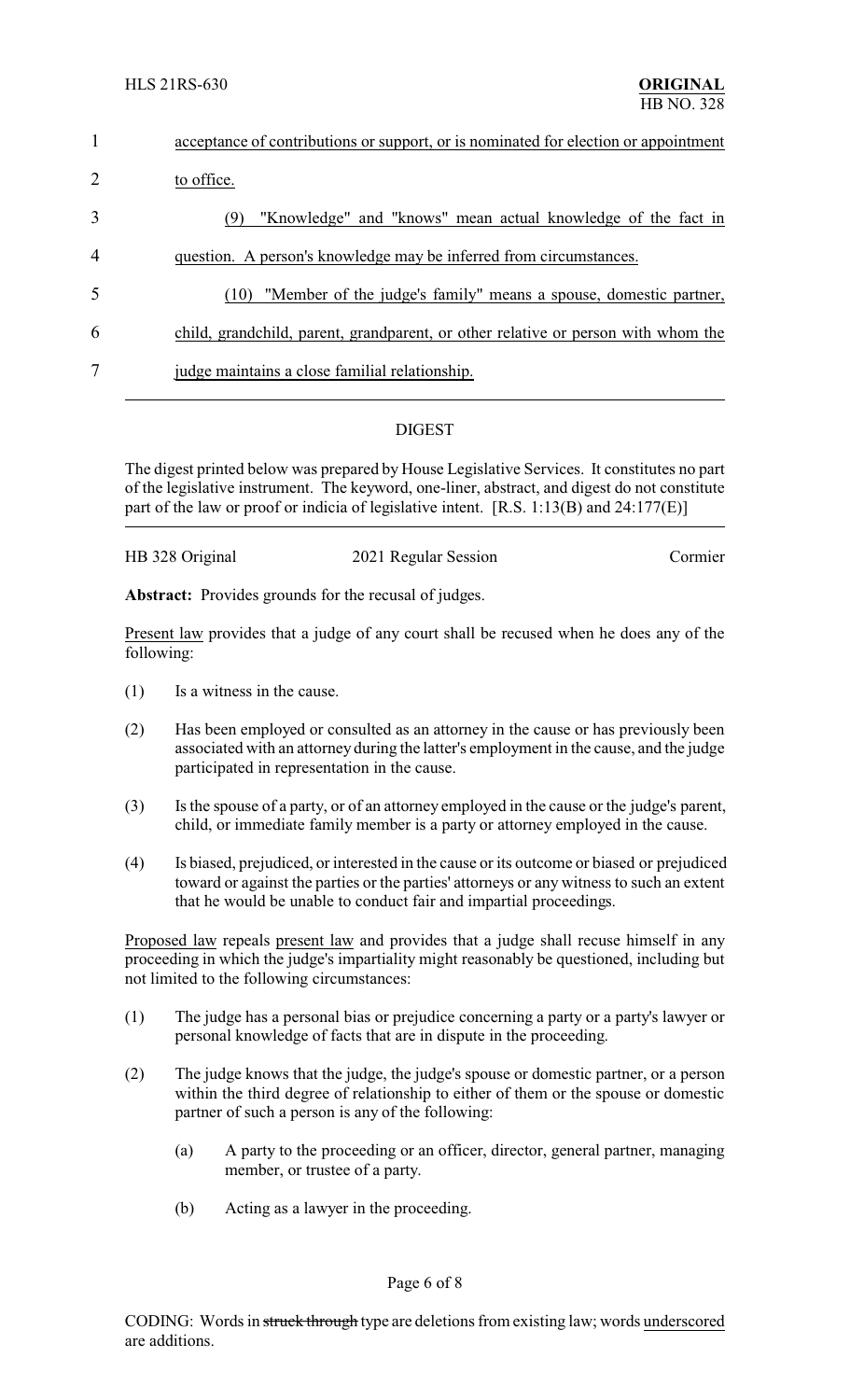- (c) A person who has more than a de minimis interest that could be substantially affected by the proceeding.
- (d) Likely to be a material witness in the proceeding.
- (3) The judge knows that he, individually or as a fiduciary, or the judge's spouse, domestic partner, parent, or child, or any other member of the judge's family residing in the judge's household, has an economic interest in the subject matter in controversy or in a party to the proceeding.
- (4) The judge knows or learns by means of a timely motion that a party, a party's lawyer, or the law firm of a party's lawyer has made aggregate contributions to the judge's campaign in an amount that exceeds what is reasonable and appropriate for an individual or an entity.
- (5) The judge, while a judge or a judicial candidate, has made a public statement, other than in a court proceeding, judicial decision, or opinion, that commits or appears to commit the judge to reach a particular result or rule in a particular way in the proceeding or controversy.
- (6) The judge has done any of the following:
	- (a) Served as a lawyer in the matter in controversy or was associated with a lawyer who participated substantially as a lawyer in the matter during such association.
	- (b) Served in governmental employment and in such capacity participated personally and substantially as a lawyer or public official concerning the proceeding or has publicly expressed in such capacity an opinion concerning the merits of the particular matter in controversy.
	- (c) Was a material witness concerning the matter.
	- (d) Previously presided as a judge over the matter in another court.
	- (e) Has been involved in personal litigation with or against a party or a party's lawyer.
	- (f) Made a public statement criticizing a party or a party's lawyer.
- (7) The judge is facing criminal prosecution, an administrative hearing, or there exists any contemporaneous leverage over the judge or his property by a party or a party's attorney, or the attorney's family member to the fourth degree.
- (8) The judge is involved in an intimate relationship with a party or a party's attorney.

Present law provides that a judge may be recused when he does any of the following:

- (1) Has been associated with an attorney during the latter's employment in the cause.
- (2) Has performed a judicial act in the cause in another court.
- (3) Is related to an attorney employed in the cause or the spouse of the attorney, within the second degree.
- (4) The judge's spouse, parent, child, or immediate family member living in the judge's household has a substantial economic interest in the subject matter in controversy